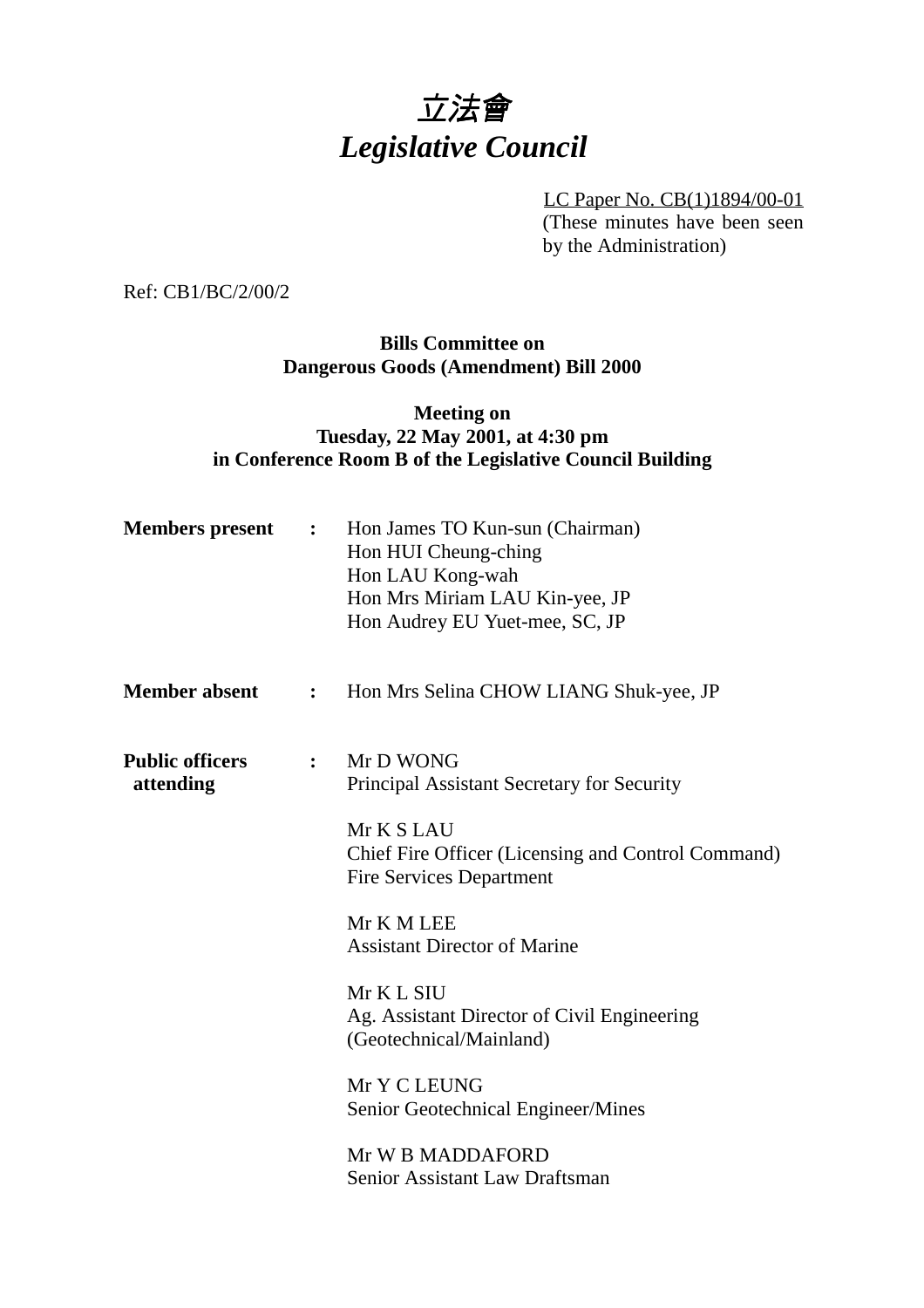$\overline{a}$ 

Miss Shirley WONG Government Counsel

Mr W C SHAM Senior Chemist for Government Laboratory

Mr K W CHAN Assistant Secretary for Security

- **Clerk in attendance :** Mr Andy LAU Chief Assistant Secretary (1)2
- **Staff in attendance :** Mr Stephen LAM Assistant Legal Adviser 4 Mrs Mary TANG

Senior Assistant Secretary (1)2

# **I. Confirmation of minutes of meeting**

(LC Paper No. CB(1)944/00-01)

The minutes of meeting held on 6 February 2001 were confirmed.

## **II. Meeting with the Administration**

| (LC Paper No. $CB(1)764/00-01(02)$ ) | Administration's response to<br>the<br>concerns raised by the<br><b>Bills</b><br>Committee at its meeting on 6 |
|--------------------------------------|----------------------------------------------------------------------------------------------------------------|
| LC Paper No. CB(1)787/00-01          | February 2001;<br>Administration's response to the                                                             |
|                                      | submission of the Hong Kong Retail                                                                             |
|                                      | <b>Management Association;</b>                                                                                 |
| LC Paper No. $CB(1)1255/00-01(01)$   | Administration's response to the                                                                               |
|                                      | concerns raised by the Bills                                                                                   |
|                                      | Committee at its meeting on 8 March                                                                            |
|                                      | 2001 ( $1^{\text{st}}$ part);                                                                                  |
| LC Paper No. $CB(1)1298/00-01(01)$   | Further submission from the Hong                                                                               |
|                                      | Retail<br>Management<br>Kong                                                                                   |
|                                      | Association; and                                                                                               |
| LC Paper No. $CB(1)1298/00-01(02)$   | Administration's response to<br>the                                                                            |
|                                      | raised by the<br><b>Bills</b><br>concerns                                                                      |
|                                      | Committee at its meeting on 8 March                                                                            |
|                                      | 2001 (2 <sup>nd</sup> part))                                                                                   |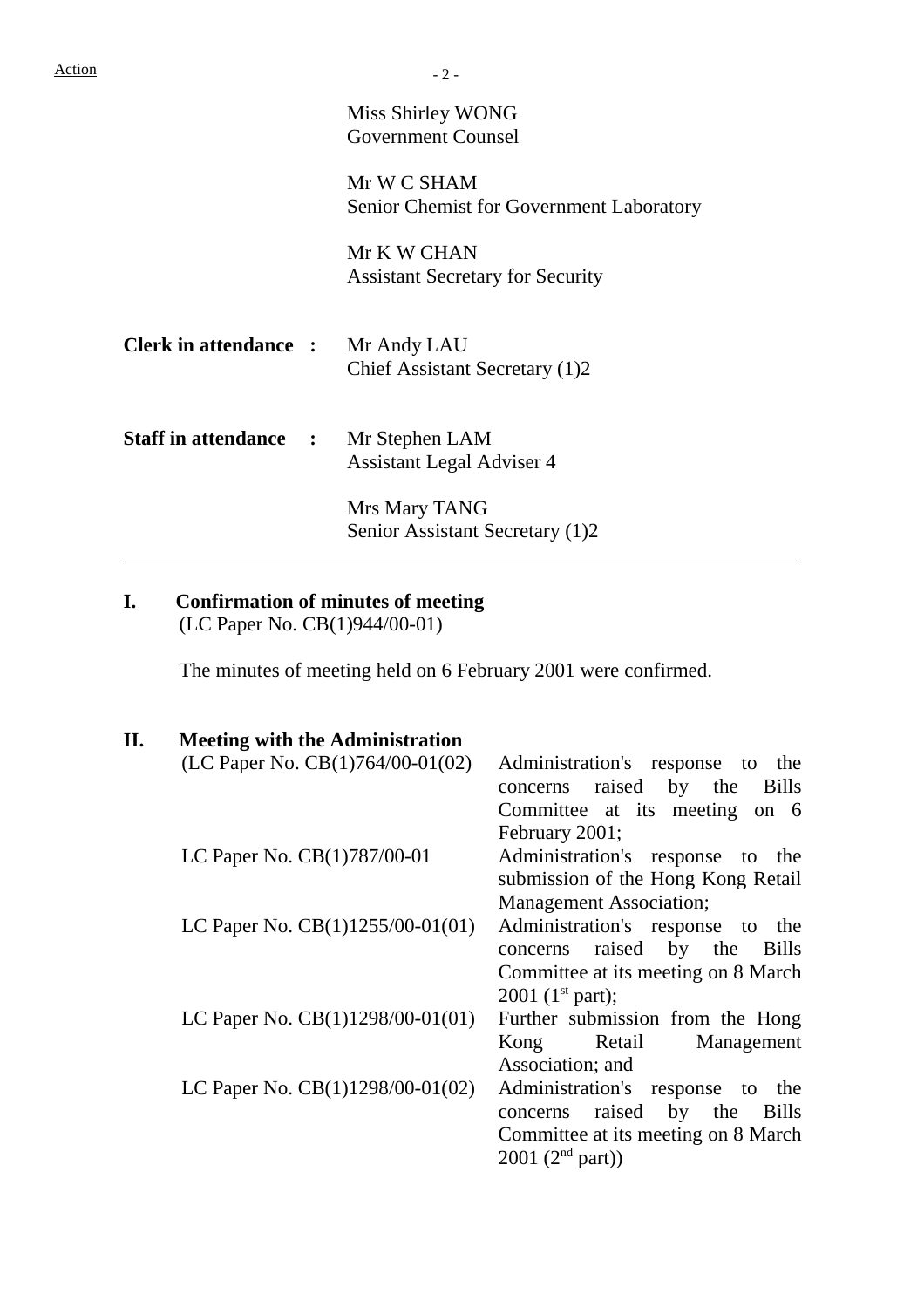2. Mrs Miriam LAU relayed the concern of Mrs Selina CHOW, who was not available to attend the meeting, about the low levels of exempted quantities of dangerous goods (DG) for compliance by the trade. The Chairman said that while the subject could be further deliberated at this meeting, he reminded members that the existing levels of exempted quantities and the enforcement of the existing provisions of the Dangerous Goods Ordinance (DGO) were not parts of the Bill and should be more appropriately discussed by the Panel on Security. He acknowledged the trade's concern about the transitional enforcement arrangements pending the introduction of new exempted quantities under the amendment regulations and requested the Administration's explanation in this respect.

3. The Principal Assistant Secretary for Security (PAS/S) explained that the Bill sought to amend the principal ordinance by incorporating principal proposals to improve the control system of DG. It also contained empowering provisions for amending subsidiary legislation, in particular, on the exempted quantities of DG. In view of the Hong Kong Retail Management Association (HKRMA)'s concern over the difficulties in complying with the proposed level of exempted quantities for storage and conveyance in general of DG, the Administration was prepared to propose a general increase in the exempted quantities specifically for DG contained in consumer packs in the subsidiary legislation under preparation. It would continue its dialogue with the trade to help with the identification of DG among consumer products and to discuss with them how best to formulate reasonable control measures in the subsidiary legislation with a view striking a balance between ensuring public safety and facilitating business.

#### Prosecution policy

4. As regards the prosecution policy, PAS/S advised that it was one of the responsibilities of the Fire Services Department (FSD) to enforce the provisions under DGO. There was no rule that prosecution must automatically take place if a suspected offence was established against an individual. There were two stages in the decision to prosecute. The first stage involved a consideration of evidence while the second stage involved a consideration of public interest. Each case would have to be considered in the light of individual circumstances. If there was any doubt with respect to a case, FSD would seek advice from the Department of Justice. No person would be prosecuted by FSD unless it was in the public interest to do so. For a minor offence, FSD might consider issuing a warning letter to the offender notifying him of the contravention and allowing him to take appropriate remedial actions. Should the offender still fail to rectify the situation, FSD might then consider instituting criminal proceedings against him. In the enforcement of DGO, FSD would take into account whether the contravention of storage requirements of DG would pose a threat to public safety. Where the risk assessment indicated that the contravention would not pose safety threat and that it might not be in the public interest to prosecute the offender, prosecution would not be taken by FSD. Instead, the offender would be required to take appropriate fire preventive actions to improve the safety of the concerned premises. FSD would be working with individual members of HKRMA on the means of compliance with the storage and conveyance requirements for DG in consumer packs.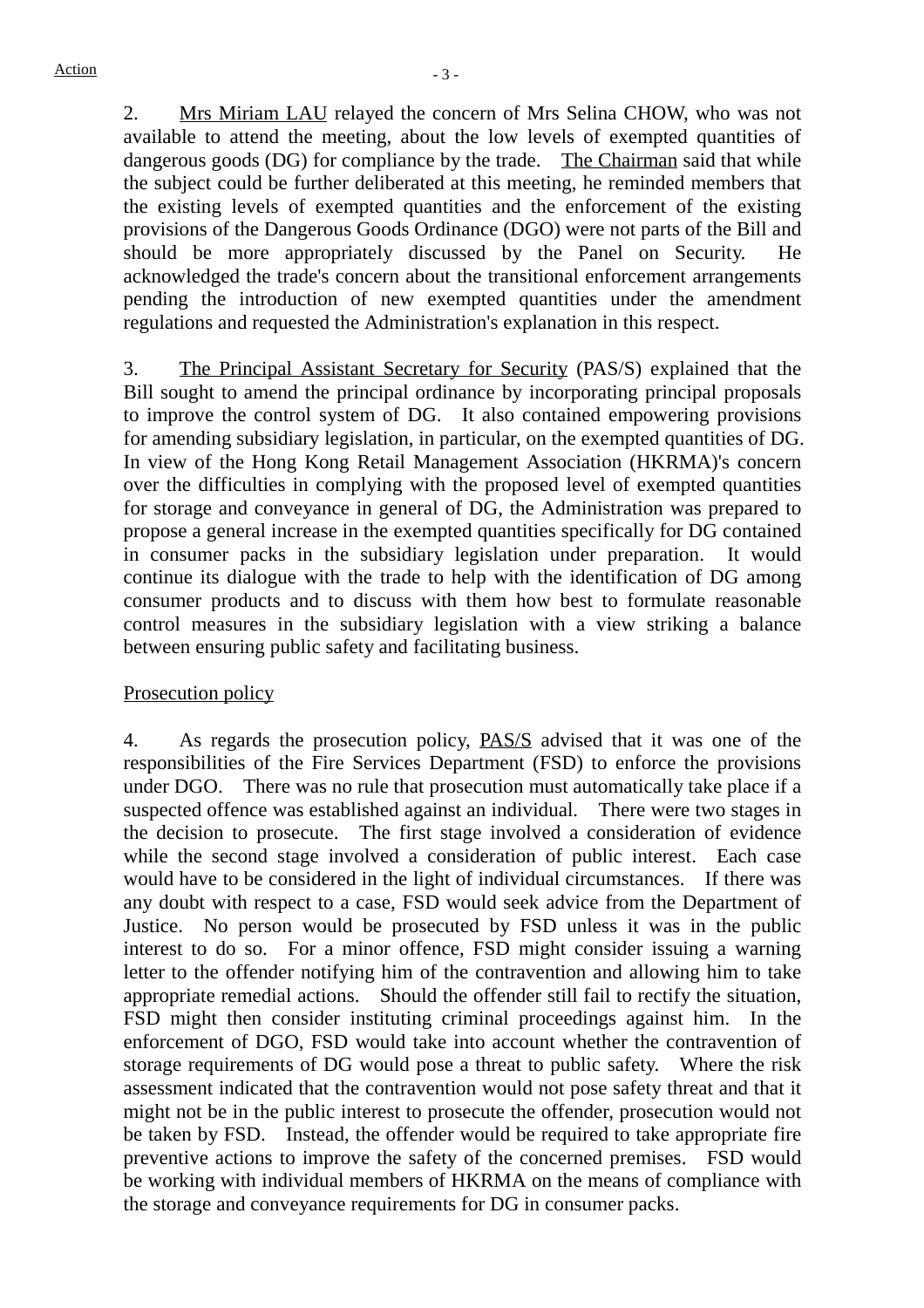5. Mrs Miriam LAU enquired whether actions would be taken against retailers whose storage of DG had contravened the existing levels of exempted quantities but not the proposed levels to be implemented under the subsidiary legislation. PAS/S said that the Administration was still working with the trade in setting out appropriate levels of exempted quantities for different DG. In deciding whether prosecution actions would be taken, FSD would take into account the individual circumstances of the case. However, it could not categorically set a safety level which, if not exceeded, would not warrant prosecution action. Where prosecution actions were not taken, FSD would issue warning letters to the retailer concerned advising on the proper control measures that should be adopted. The Chief Fire Officer (Licensing and Control Command) CFO(LCC) added that FSD would advise retailers on the proper safety measures to be taken on a self-regulatory basis for the storage of DG in consumer packs. A Working Group had been formed with HKRMA to sort out the details of the control, in particular on the proposed levels of exempted quantities for DG in consumer packs. Meanwhile, to help with the review exercise, a consultant had been commissioned to further assess the risk posed by DG in consumer packs and to work out the appropriate exempted quantities to be proposed for such products and the practical measures to improve the existing controls. The study, which was expected to complete by mid 2001, would take into account the views of the Working Group. Responding to the Chairman on the need to employ consultants for the study, PAS/S said that consultants were employed to undertake independent research and consultation and their work would facilitate the legislative process.

6. Mrs Miriam LAU said that as the Administration could not undertake that prosecution actions would not be taken against the retailers for storage of DG in excess of existing levels of exempted quantities but which did not pose a safety risk, she requested the Chairman to raise the matter for discussion at a meeting of the Panel on Security. The Chairman said that while he did not object to the matter being discussed by the Panel on Security, he reminded members that prosecution policies rested with the Department of Justice and were not decided by FSD alone. CFO(LCC) added that FSD would exercise discretion in deciding on whether prosecution actions should be taken. PAS/S assured members that prosecution actions would not be taken unreasonably.

# Detention of vehicles conveying DG

7. At the Chairman's request, PAS/S took members through LC Paper No. CB(1)764/00-01(02), 1255/00-01(01) and 1298/00-01(02) which set out the respective information requested by the Bills Committee at its meetings held on 6 February 2001 and 8 March 2001. Referring to paragraph 2 of LC Paper No. CB(1)764/00-01(02), Mr HUI Cheung-ching questioned if it was necessary to provide the power to enable the Administration to detain vehicles conveying DG which were not in compliance with legal requirements. **PAS/S** said that the existing provisions of DGO already provided for enforcement by way of seizure of goods and detention of vehicles and vessels. The Administration proposed to extend the power of detention of vehicles so that it would be able to detain the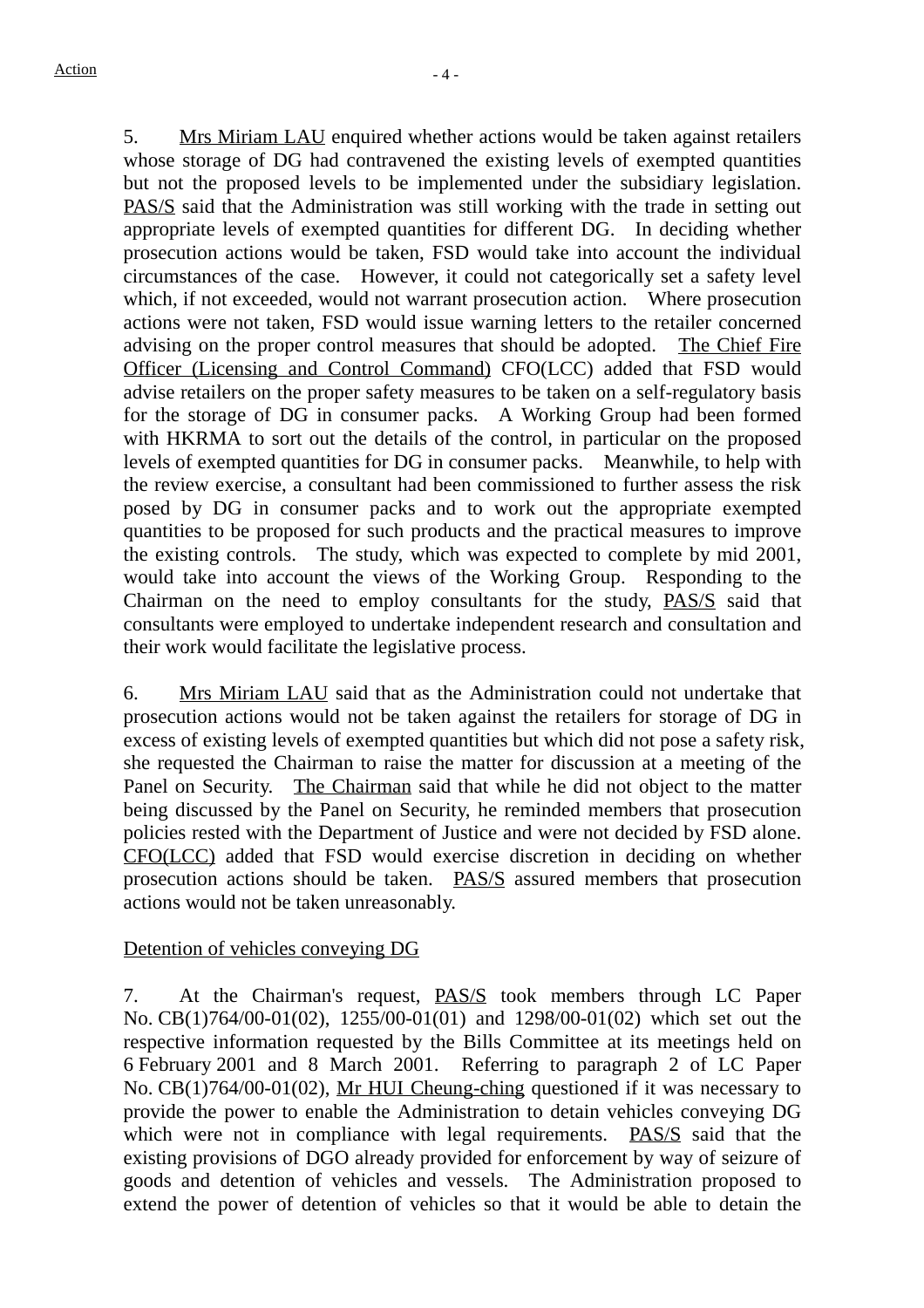vehicle in question until the risk to public safety caused by the non-compliance had been removed.

8. Section 13 of the DGO required the report of any accident by explosion or fire in any licensed premises. The Administration had advised vide LC Paper No. CB(1) 764/00-01(02) that it intended to increase the fine from level 2 (currently \$5,000) as proposed in the Bill to level 3 (currently \$10,000) to increase the deterrent effect, but would not propose an imprisonment term as suggested by members. The Chairman asked to put on record that he did not concur with the Administration's views that the proposed penalty was sufficient to achieve a deterrent effect.

# Proposed definition of DG under the Merchant Shipping (Safety) Ordinance

9. The Chairman noted that the proposed definition of DG under section 2(1) of the Merchant Shipping (Safety) Ordinance (MS(S)O), Cap 369, provided that -

"Dangerous goods means substances, materials or articles-

- (a) that are classified in the IMDG Code as dangerous for carriage by sea;
- (b) the properties of which would reasonably be considered to be dangerous when carried by sea, …."

He opined that while part (a) of the definition was clear about what should be regarded as a DG, part (b) apparently was not and was subject to interpretation. Assistant Legal Adviser 4 (ALA4) explained in response that the proposed definition of DG in part (b) would apply to DG conveyed by sea which had been identified to have dangerous properties but had not yet been classified in the International Maritime Dangerous Goods (IMDG) Code.

10. The Assistant Director of Marine (ADM) explained the differences between conveyance of DG by sea and on land in Hong Kong. For controls of storage and conveyance of DG on land, the Administration had identified about 1,600 types of DG from within the 2,300 types of DG under IMDG Code, the names of which were set out in the relevant legislation. For controlling conveyance of DG on board a vessel in the waters of Hong Kong, the IMDG Code should be followed strictly. The intent of part (b) of the proposed definition was to enable the Administration to declare a substance to be dangerous and to promulgate detailed guidelines and safety practices for immediate compliance by the trade in the handling of the concerned substance. He also advised members that Hong Kong had taken the lead in 1996 in declaring a substance as DG for inclusion in IMDG Code.

11. The Chairman considered that the definition of DG as proposed in MS(S)O which included substances reasonably considered as dangerous when carried by sea was too vague. He was concerned that shippers found to have conveyed such substances would be inadvertently caught by the legislation. He suggested that it might be more appropriate if the phrase "and had been notified to International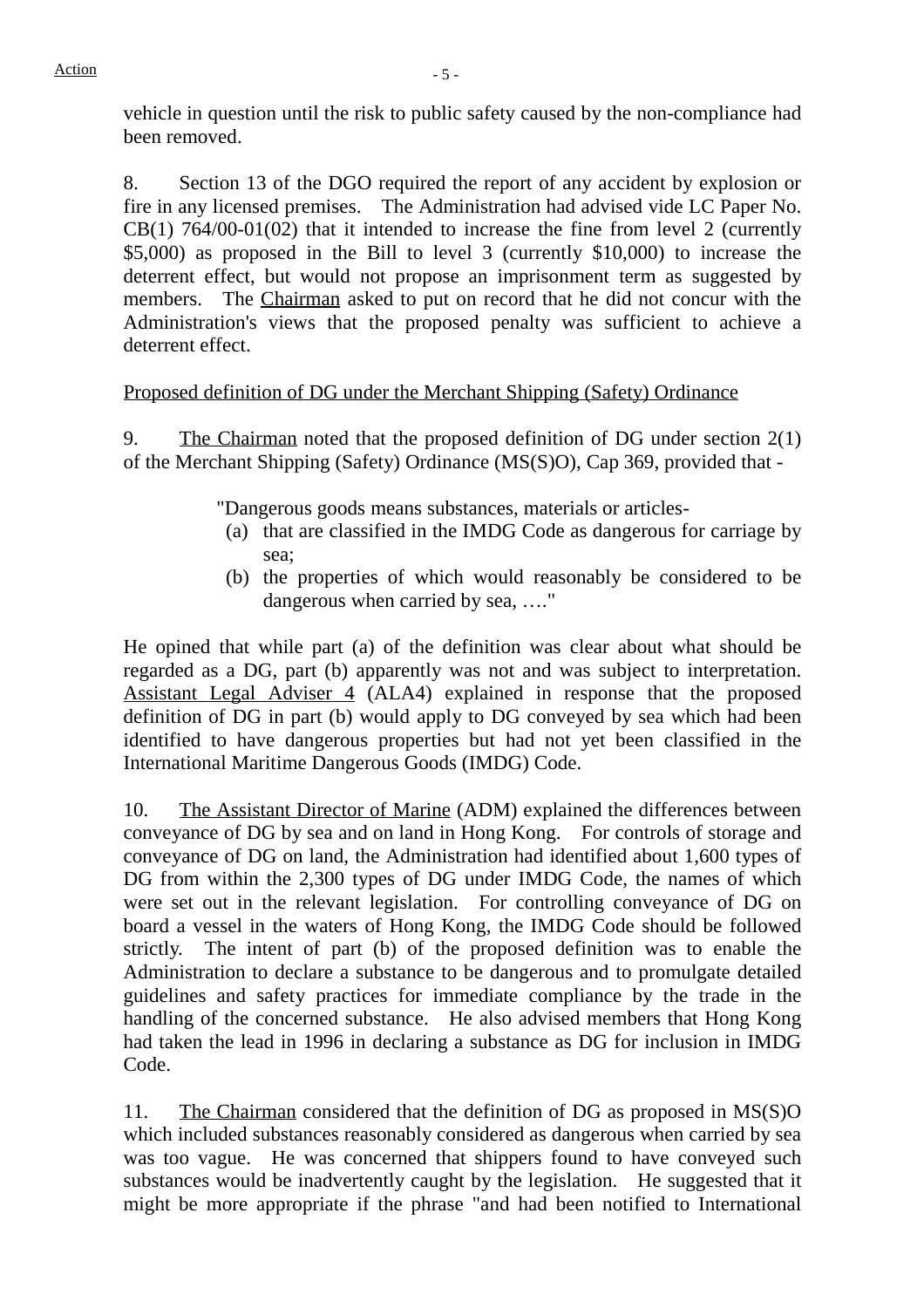Maritime Organization" was added to part (b) of the proposed definition as this would provide more certainty to the classification of the substance under IMDG Code. He said that consideration could also be given to requesting the inclusion of the substance to be notified in the gazette, so that affected parties would be made aware of the inclusion. ADM explained that substances with dangerous properties were normally listed in the Recommendations on the Transport of Dangerous Goods - Model Regulations published by the United Nations. Where these substances were required to be conveyed frequently by sea, they would be considered for inclusion in IMDG Code. Marine notices would be issued and International Maritime Organization (IMO) would be notified of the inclusion. Once declared as a DG under part (b) of the proposed definition, shippers would have to abide by the requirements set out by the authorities.

12. Noting that the intent of part (b) of the proposed definition of DG under MS(S)O was purely for declaration purpose, the Chairman enquired about the legal implications of the said provision, bearing in mind affected parties might not be aware of the change and caught by the legislation inadvertently. The Senior Assistant Law Draftsman said that within the context of the proposed definition of DG under MS(S)O, DG would mean substances which were classified in the IMDG Code as dangerous for carriage by sea. Actions taken by a local authority would not render a substance to be classified under IMDG Code. He said that under the proposed definition, a substance would be regarded as DG if it met the conditions set out in both parts (a) and (b). He said that provisions of part (b) were secondary and if the substance was not classified under IMDG Code, it would not be regarded as DG.

13. Ms Audrey EU pointed out that the proposed definition was confusing as provisions of parts (a) and (b) were not linked by any preposition. On the Chairman's enquiry on the Administration's intention that the proposed definition should be read as "(a) and (b)", or "(a) or (b)",  $\overline{ADM}$  clarified that it should be interpreted as "(a) or (b)". He further indicated that the same definition was provided under Merchant Shipping (Prevention and Control of Pollution) Ordinance, Cap 413. The definition as proposed was a consequential amendment to the Bill.

14. The Chairman was concerned that the proposed definition of DG would pose difficulties of compliance, as it was unclear how shippers who had already set sail would be made aware of the inclusion of a substance as DG and its conveyance requirements. He said that members would need to be convinced that the proposed provisions would provide the certainty of law so that shippers would not be inadvertently caught by the legislation. It might be necessary to spell out more clearly the authority to declare the inclusion of a substance as DG and how it should be dealt with. ADM said that vessels carrying substances which were regarded as DG by overseas competent authorities would not contravene the provisions of MS(S)O if they had satisfied the requirements set out by the competent authorities. Likewise, vessels conveying substances which were regarded as DG by the local authorities would not have contravened the law of the country of destination if they abided by the requirements set out by local authorities. He said that while there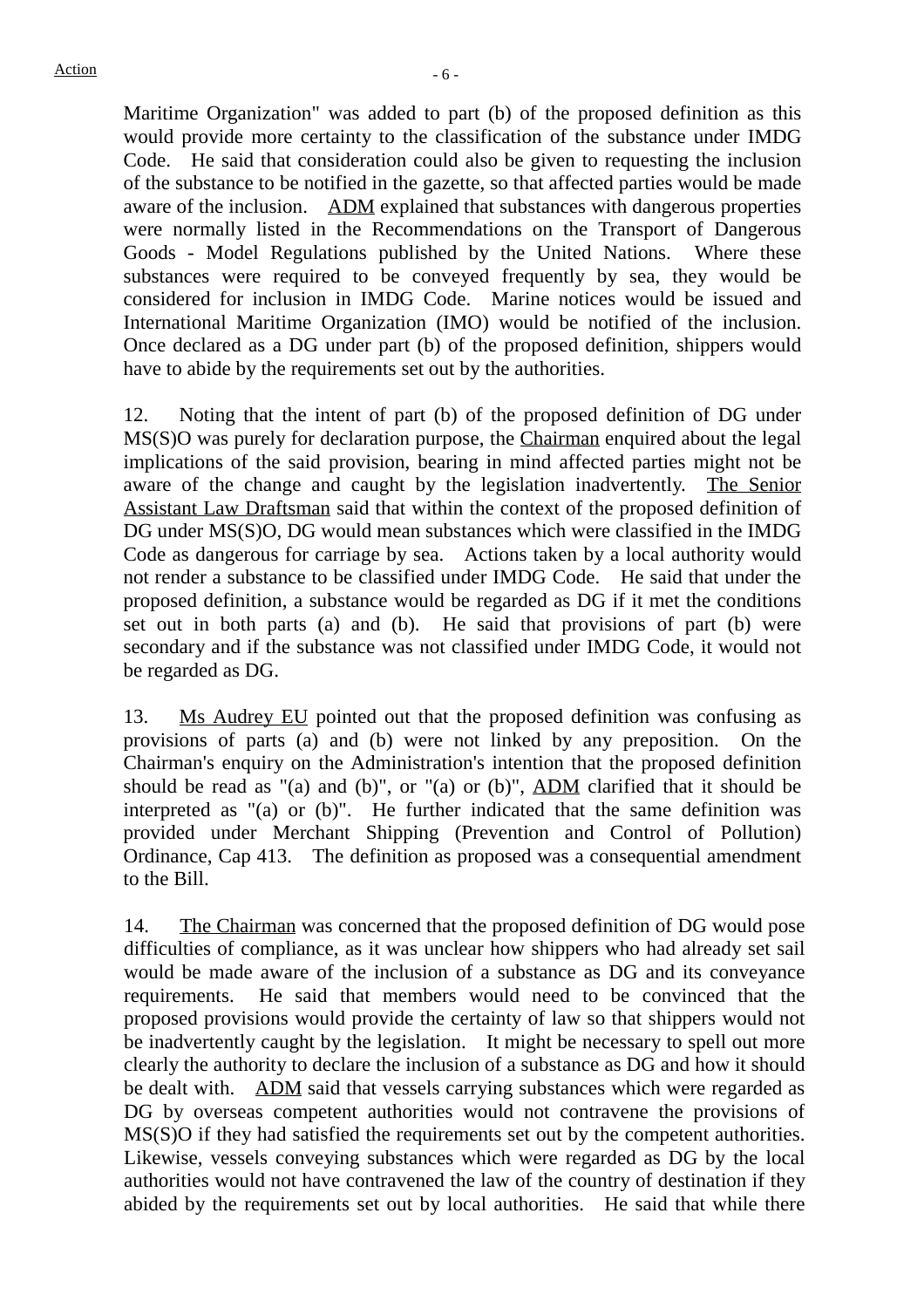Admin. were established practices for inclusion of a substance as DG under IMDG Code, these had not been set out in MS(S)O. In response to the Chairman's request, the Administration would consider if the proposed provisions would provide certainty of law and would not create unfairness to those involved in the conveyance of DG by sea.

#### Competent authorities in declaring substances as DG under IMDG Code

15. In response to Ms Audrey EU, CFO(LCC) explained that while amendments to IMDG Code would take immediate effect in the conveyance of DG by sea, such amendments would be examined for their necessity and suitability for inclusion in the regulations governing the conveyance of DG on land.

16. Ms EU pointed out that the proposed definition had made no reference to the authorities who were in a position to "reasonably" consider whether a substance was dangerous. ADM said that the declaration of a substance as DG could be made by the Director of Marine or by an overseas competent authority. Ms EU said that if this was the case, it should be clearly set out in the provisions of the Ordinance as otherwise it would be subject to interpretation.

Admin. practice might apply in aviation also. The Chairman requested and the 17. Ms EU further enquired if there were any other provisions in the legislation of Hong Kong which would allow for changes in overseas legislation to be automatically applied locally, as in the present case of inclusion of DG in IMDG Code. She was of the view that this would have the connotation of delegating the authority of amending local legislation to an overseas authority. ADM said that he believed that such practices were common in marine navigation as vessels were travelling on international waters. He cited the example of marine traffic regulations which were based on international prevention of collision regulations. Local legislation were kept in line with international regulations so that amendments in the latter would automatically take effect in the former. The same Administration agreed to provide for members' reference examples of such arrangements.

#### Defence provisions

18. Referring to the request of HKRMA in its letter dated 21 May 2001 for the inclusion of defence provisions in the subsidiary legislation, the Chairman enquired about the Administration's position on the matter. PAS/S said that the need for further provisions for defence had been set out in the Administration's response (LC Paper No. CB(1)1255/00-01(01)) and the request by HKRMA could be further considered in the light of the consultancy study.